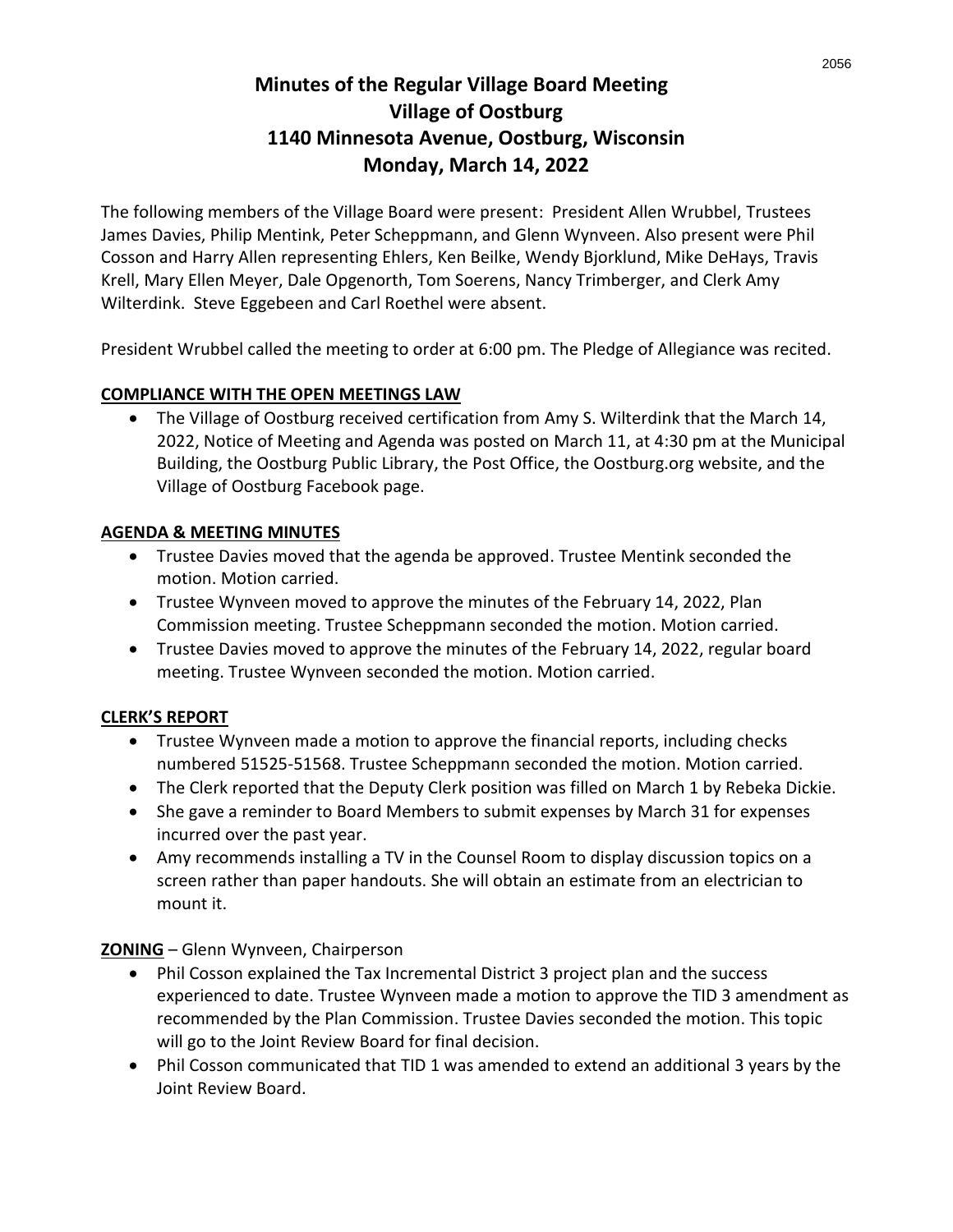• The Oostburg Athletic Association had provided a quote for a baseball diamond fence in Veteran's Park. Trustee Wynveen moved to approve the quote, and Trustee Scheppmann seconded the motion. Motion carried.

**FINANCE** - Jim Davies, Chairperson

- Trustee Davies discussed regulations regarding animals based on a resident's request to raise meat rabbits. The Safety Committee will review this topic and provide a recommendation at next month's Board Meeting. President Wrubbel will also discuss with our Attorney.
- Based on direction from the Wisconsin Election Commission, the email domains for municipalities should be changed to end in .gov rather than .org by August. Trustee Davies made a motion to change emails to .gov and Trustee Scheppmann seconded the motion. Motion carried.
- Another claim was received in 2022 from Pine Haven claiming unlawful property taxes. President Wrubbel communicated that our attorney fees are covered by insurance. Trustee Davies made a motion to deny the Pine Haven Claim for Unlawful 2021 Taxes. Trustee Mentink seconded the motion. Motion carried. The Clerk will send a certified letter responding to Pine Haven's attorney.

**PROPERTY** - Pete Scheppmann, Chairperson

• Trustee Scheppmann made a motion to accept the 2022 bid for downtown lawn care. Trustee Wynveen seconded the motion. Motion carried.

**SAFETY** - Carl Roethel, Chairperson

No topics to discuss this meeting.

# **STREETS** - Philip Mentink, Chairperson

Trustee Mentink communicated the following street projects:

- New York Avenue –there is a failed section of sanitary sewer that was recently patched. An emergency fix without bids will be done within the next month if piping is available. The sewer video shows deterioration from  $9<sup>th</sup>$  to  $7<sup>th</sup>$  Street. A patch will be done in 2022, and Milling/Resurfacing in 2023.
- Illinois Avenue Trustee Mentink reported some water piping issues from 9<sup>th</sup> to 8<sup>th</sup> Street.
- Street Signs the DPW replaced several faded signs. Although the order was placed in December, the order was received and invoiced last week.
- North  $10^{th}$  Street Inceptor Sewer Project sewer capacity issues from Center to Minnesota. Strand provided redesigned sewer plans estimated to cost \$1.2 million plus 30% contingency. Work is planned for summer 2022-2023. The County is expected to pay 30% of curb and gutter.
- North  $9<sup>th</sup>$  Street there were 4 water main breaks the past few months in this section which is the oldest sanitary and water piping in the Village from Center to Wisconsin Ave. The project is planned in 2023.

**UTILITIES** - No topics to discuss this meeting.